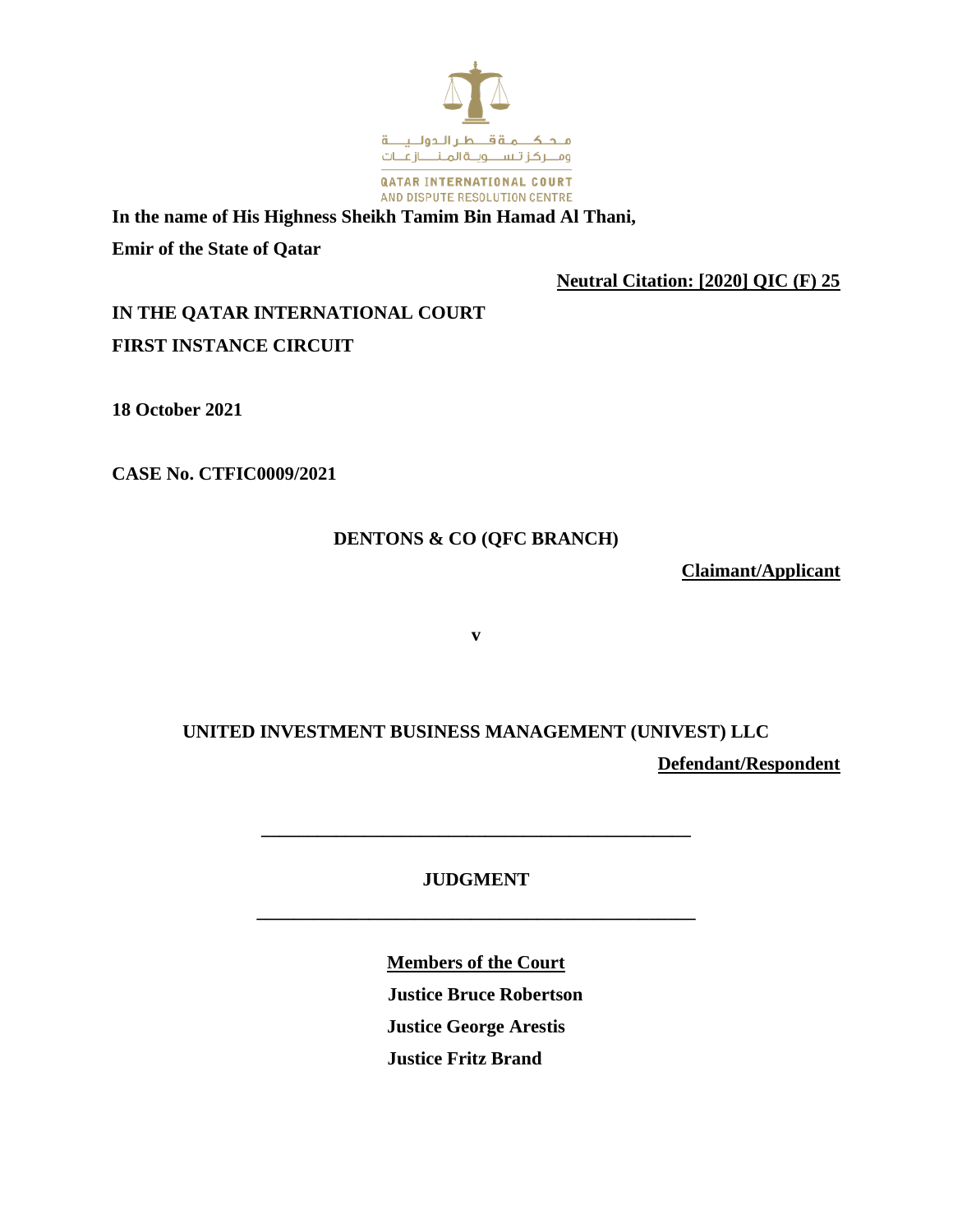### **ORDER**

- 1. The Court orders that the Defendant pay within 14 days of the date of this order the amount of USD 52,992.09 plus interest on the said amount at the rate of 5% per annum as from 31 December 2019, continuing until the date of payment of this judgment.
- 2. As the Claimant has succeeded in the most part of its claim the Defendant must pay the Claimant's reasonable legal costs, to be assessed by the Registrar if not agreed.

### **JUDGMENT**

- 3. The Claimant claims the amount of USD 52,992.09 in unpaid legal fees, plus agreed interest at the rate of 15% per annum, plus simple interest on the judgment amount at the rate of 5% per annum.
- 4. On 6 April 2021 the Claimant filed against the Defendant the present action which was served on 13 April 2021. The Defendant failed to file a defence within the period prescribed by the relevant Rules of the Court and no such defense has been filed up to the present day.
- 5. On 1 June 2021 the Claimant filed an application for summary judgment which was served on the Defendant on 5 June 2021. The Defendant did not reply to the said application.
- 6. It is the case for the Claimant that it is a law firm and that by a letter of engagement dated 29 May 2019 it identified to the Defendant the services it would provide. The said proposal was duly accepted by the Defendant. The Claimant performed part of the agreed services, and on 31 December 2019 sent an invoice to the Defendant for the payment of USD 52,992.09 being its fees for the services performed.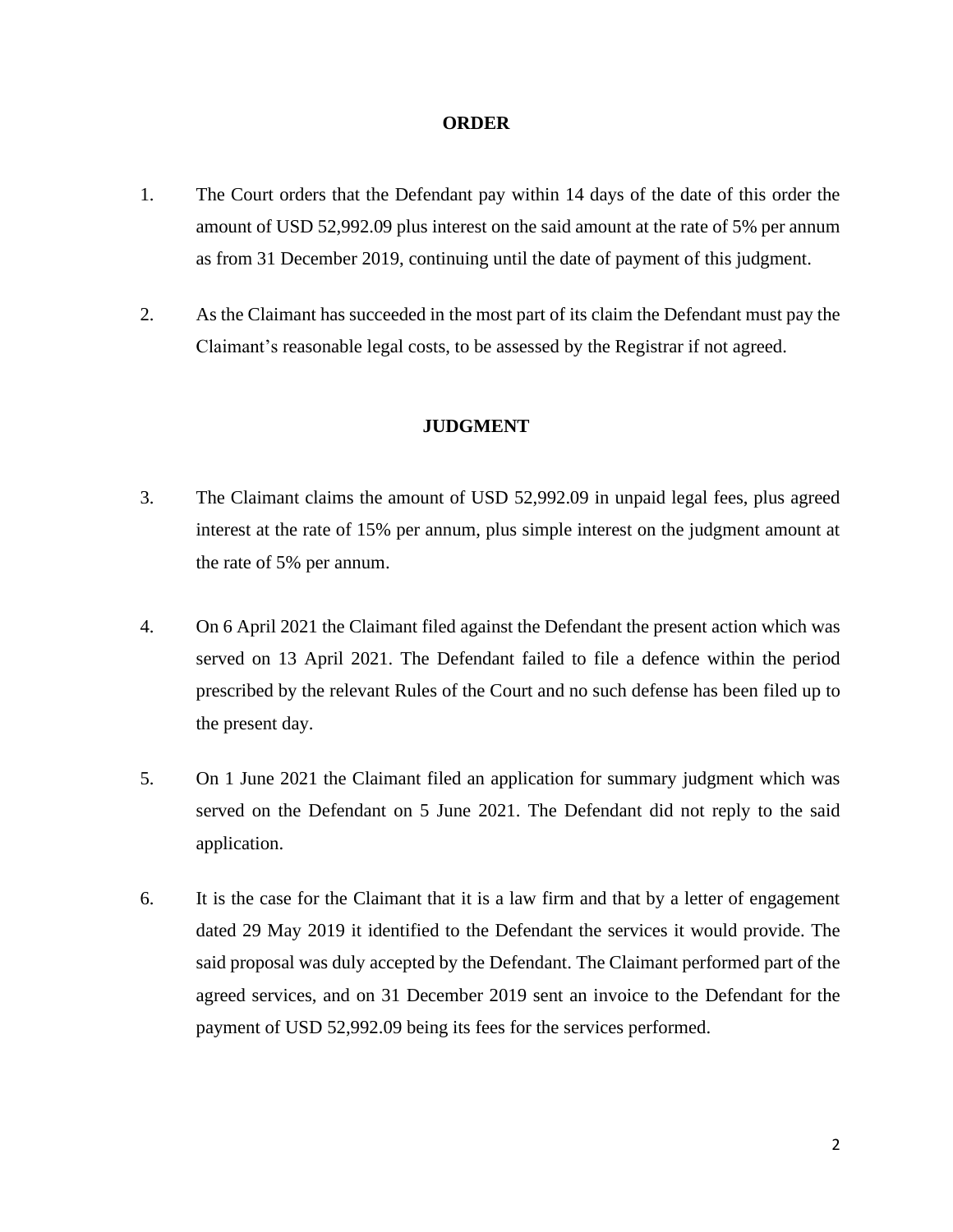- 7. It is also the case for the Claimant that it is entitled to the payment of interest on the unpaid invoice pursuant to para 72 of its Terms of Business which form part of the said letter of engagement.
- 8. The Claimant, with a statement of truth dated 28 September and signed by Mr. Andrew Martin Jones, one of its partners, confirms that the application for summary judgment was served on 7 June 2021. The Claimant by the same statement of truth verifies the facts of the case as stated above.
- 9. The Defendant has no prospect of successfully defending the claim. The Court is satisfied that the Claimant has proved its case and is entitled to a judgment in its favour as per its application for summary judgment for the principal sum claimed.
- 10. The Court came to the above conclusion, taking into consideration what is stated in the above statement of truth supporting the application for summary judgment, and in particular on the letter dated 29 May 2019 addressed by the Claimant to the Defendant fixing the terms of their cooperation which was signed and stamped by the latter. The Court has also considered the invoice dated 31 December 2019 fixing the amount claimed which has never been denied or disputed by the Defendant.
- 11. As regards the claim for pre-judgment interest at the rate of 15% per annum on the unpaid amount of the above invoice as from 31 December 2019, the Court observes as follows:
	- (a) The claim is for a substantial amount.
	- (b) The rate of interest is very high.
	- (c) The Court has a discretion as to the rate to be awarded.
	- (d) The rate of interest claimed is substantially higher than interest rates in Qatar in recent years.